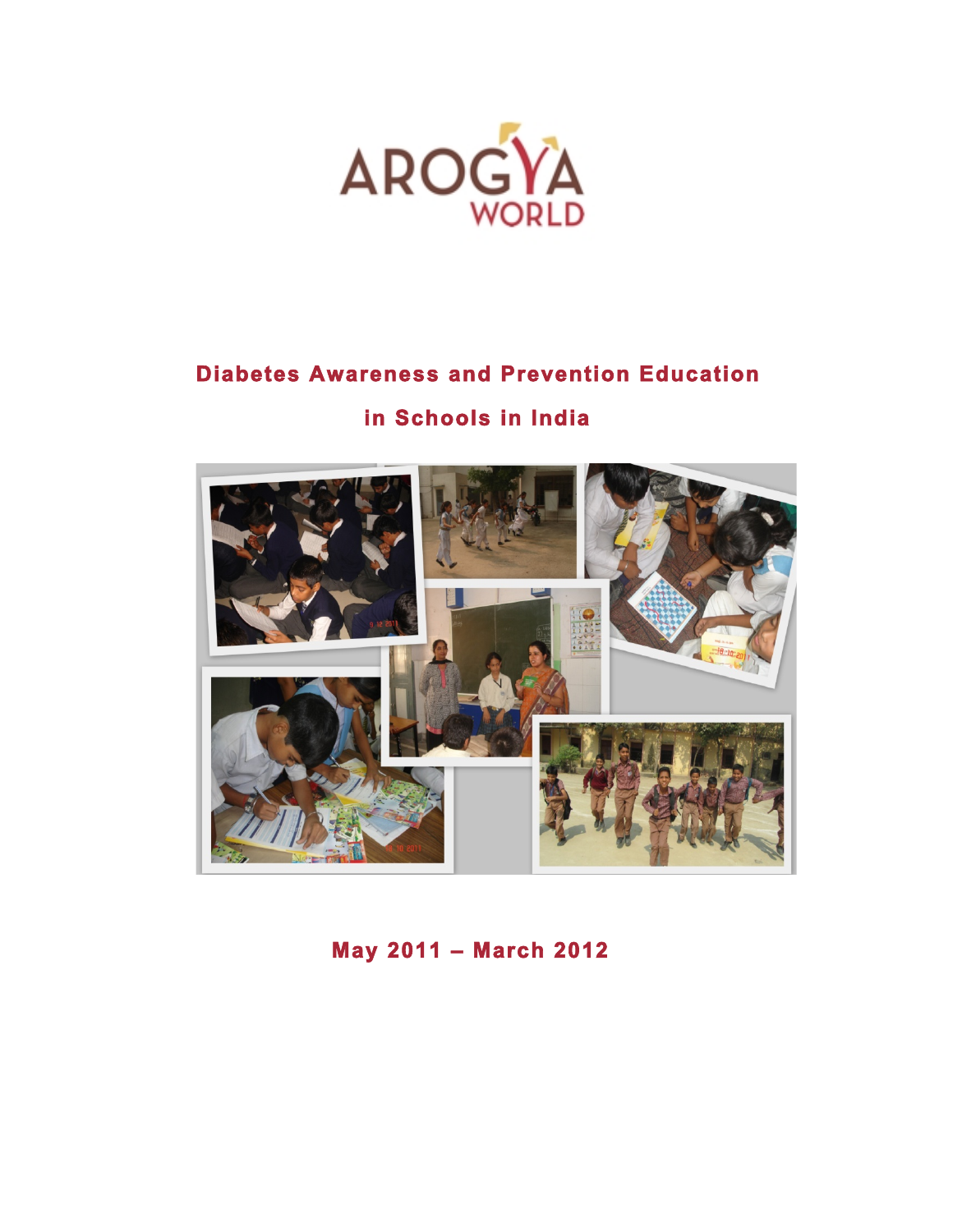

### YEAR 1 RESULTS 1. Knowledge

The comparison of knowledge scores at baseline and at the end of year 1 showed an increase of knowledge in a number of categories, listed below, after year 1 of intervention among 6th and 7th grade boys and girls, in both private and government schools, in all age groups.

#### **1.1: Knowledge about Healthier Eating Improved**

- After year 1, 94.8% of the students reported that having a balanced diet is important compared to 90.7% of students at baseline (p<0.001).
- 86.2% students after year 1 reported that whole grains, cereals and whole pulses are good sources of fiber as compared to 77.6% before intervention (p<0.001).
- That unhealthy eating habits can put one at risk for diabetes was reported by 77.2% students after year 1, as compared to 65.4% at baseline (p<0.001).

#### **1.2: Knowledge about Physical Activity Increased**

- After year 1, 90.2% of students reported that dancing, climbing stairs, doing household chores (like cleaning the house, gardening, etc) are all forms of physical exercise, as compared to 85.7% students at baseline (p=0.001).
- 86.4% students reported that not only overweight people should exercise, as compared to 80.8% students at baseline (p<0.01).
- 61.3% after year 1 intervention reported that being physically inactive or not doing regular exercise can put one at risk of diabetes, while at baseline 50.1% students held that view (p<0.001).

#### **1.3: Knowledge about Diabetes Increased…..**

- 52.4% of students after year 1 intervention vs. 48.7% at baseline reported that being overweight or obese now is related to getting diabetes in the future.
- Having a family history of diabetes increases the chance of getting diabetes was reported by 53.6% students after year 1 intervention as compared to 48.7% at baseline (p<0.05). More girls than boys showed improvement on this point.
- More students (51.9%) after year 1 intervention than at baseline (46.6%) felt that the risk of diabetes is higher in tobacco users than in non-tobacco users.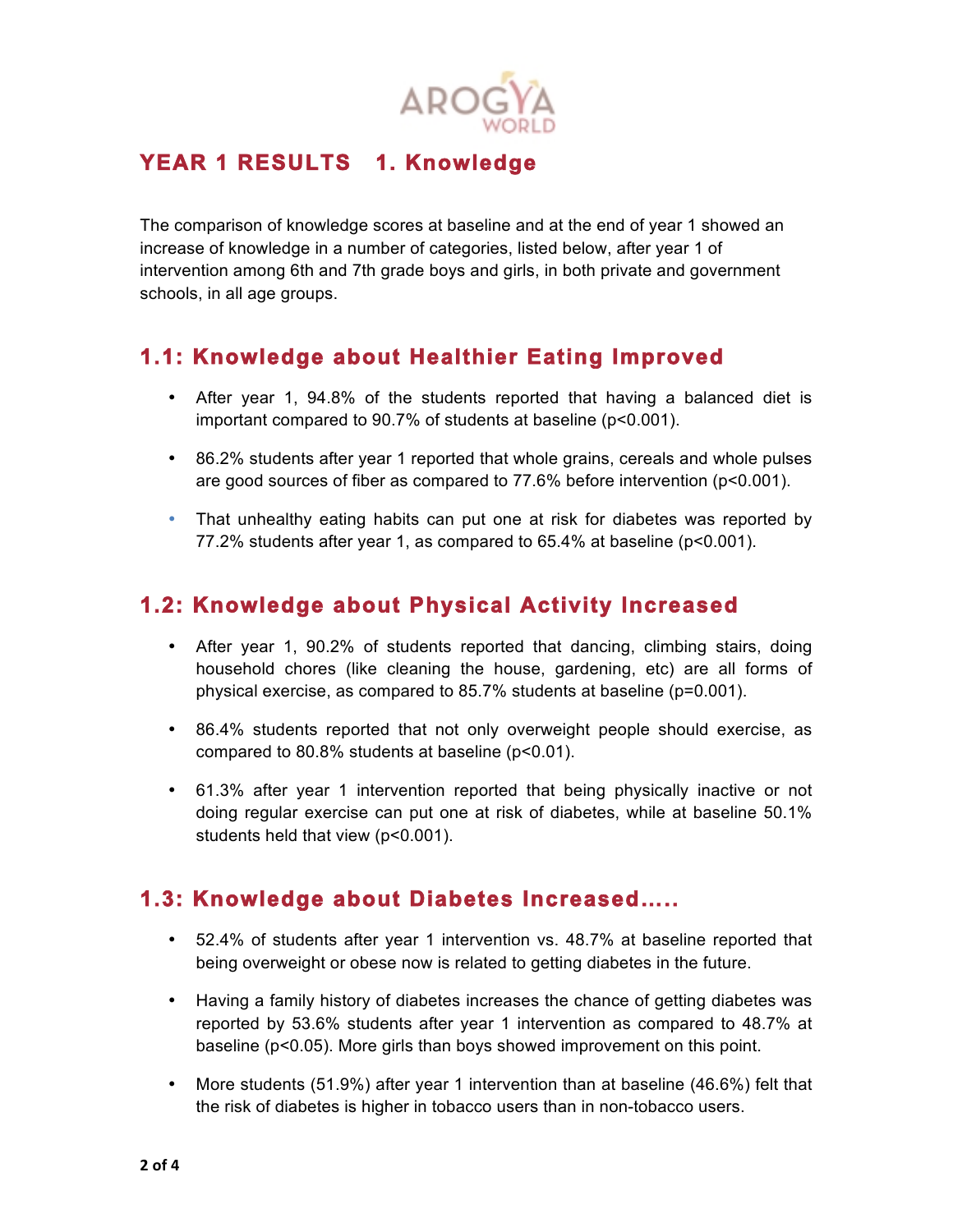

• More students (73.2%) after year 1 intervention, than at baseline (67.3%), reported that people with diabetes are more likely to develop heart disease, stroke, kidney and eye problems.

### **…As Did Knowledge That Diabetes is Preventable with Lifestyle Changes**

• The proportion of students who reported that Type 2 diabetes is preventable, and that exercise and healthy eating can prevent diabetes, was higher after Year 1 intervention (50.7% and 77.4%, respectively) than before the intervention (42.1% and 69.8%, respectively) (p<0.001).

#### **2. Rich Insights were obtained into Behavior Change**

#### **2.1: Eating habits– children chose healthier foods**

- No dramatic differences were observed in some eating habits of the children. More than three-fourths of the children said they eat breakfast everyday (78.7% students after intervention and 77.8% at baseline), and about 40% said they eat out regularly (42% students at baseline and 38.5% after year 1 intervention (p=0.001). We have work to do in this regard.
- The daily consumption of fruits and vegetables did not change: 74.7% students reported eating fresh fruits and vegetables at baseline and 74.9% after year 1 intervention in the overall student sample. Interestingly, there was a significant shift among government school children, where significantly, the daily consumption of vegetables and fruits increased to 76.4% of students after intervention from 68.3% at baseline (p=0.003).
- We probed further. We found very interesting reductions in the consumption of carbonated drinks, fried snacks, traditional and nontraditional Indian sweets and chips after year 1 intervention among both boys and girls (8.9% students at year 1 vs. 15.6% at baseline consumed carbonated drinks daily, 7.8% vs. 9.8% consumed fried snacks daily, 9.0% vs. 12.8% consumed traditional Indian sweets everyday, 10.3% vs. 15.3% consumed nontraditional Indian sweets daily, and 18.8% vs. 21.4% consumed packaged chips everyday).
- Also, encouragingly, children preferred healthier food options consistently after year 1 intervention: